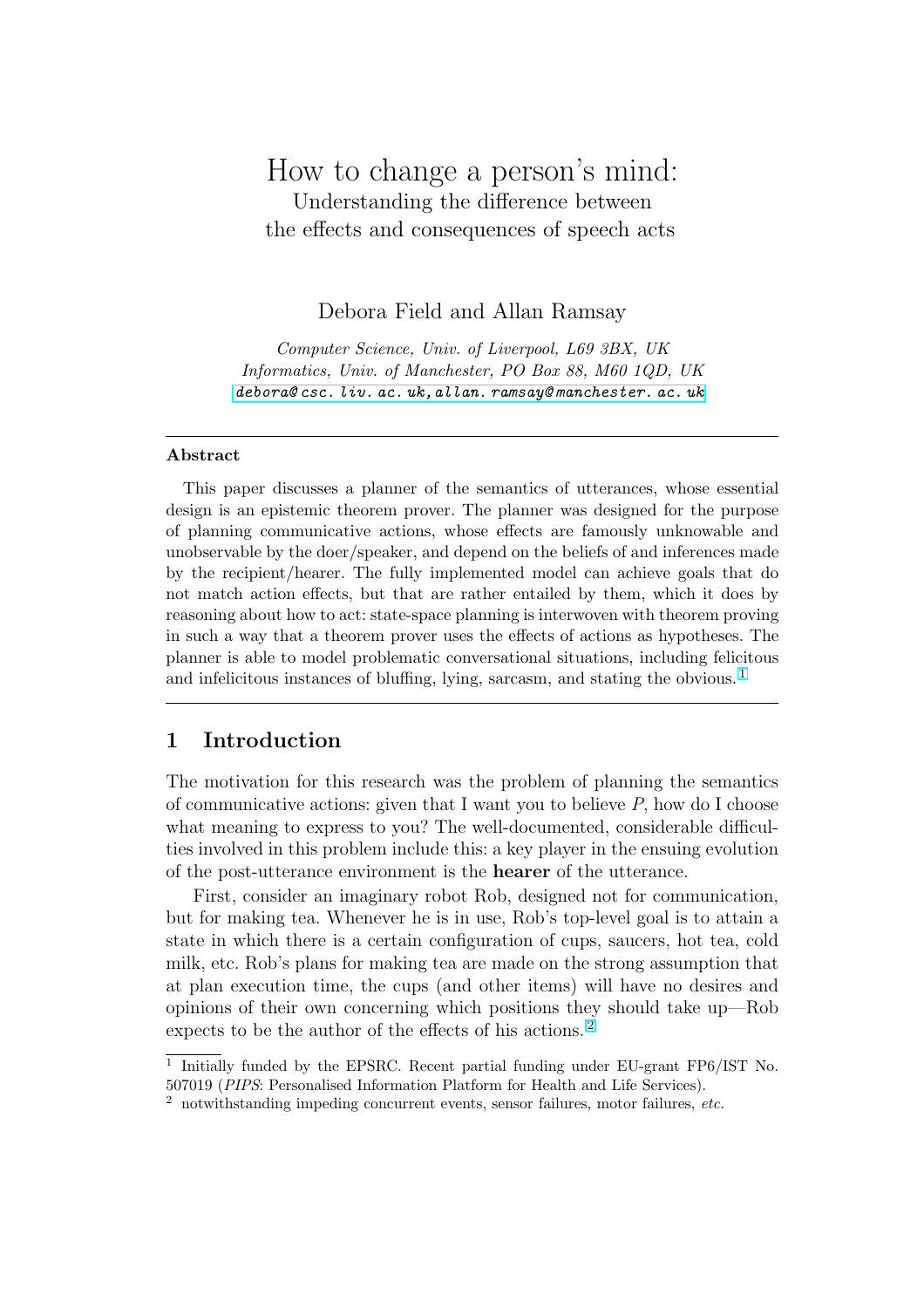In contrast, consider the human John, designed for doing all sorts of things besides making tea, including communicating messages to other humans. Imagine John's current goal is to get human Sally to believe the proposition John is kind. In some respects, John has a harder problem than Rob. Unlike Rob, John has no direct access to the environment he wishes to affect he cannot simply implant John is kind into Sally's belief state. John knows that Sally has desires and opinions of her own, and that he will have to plan something that he considers might well lead Sally to infer *John is kind*. This means that when John is planning his action—whether to give her some chocolate, pay her a compliment, tell her he is kind, lend her his credit card—he has to consider the many different messages Sally might infer from the one thing John chooses to say or do. Unfortunately, there is no STRIPS operator [13] John can choose that will have his desired effect; he has to plan an action that he expects will entail the state he desires.

We considered 'reasoning-centred' planning of actions that entailed goals [to b](#page-9-0)e an approach that would enable this difficult predicament to be managed, and implemented a model accordingly. Our planner is, in essence, an epistemic theorem prover that hypothesises desirable actions, and is able to plan to achieve goals that do not match action effects, but that are entailed by the final state. Like John, the planner can have particular communicative goals in mind, and knows that the execution of any single plan could have a myriad different effects on  $H$ 's belief state, depending on what  $H$  chooses to infer.

#### 1.1 Bucking the trend

The main focus of current research in AI planning is on how to reduce the search space required for making plans, and thus, for example, to get Rob the tea-making robot to be able to make his plans fast enough to be of practical use in the real world. Many planners use heuristics, either to constrain the generation of a search space, or to prune and guide the search through the state space for a solution, or both  $[4,5,18,25]$ . All such planners succeed by relying on the static effects of actions—on the fact that you can tell by inspection what the effects of an action will be in any situation—which limits their scope in a particular way [4, p. 299[\]:](#page-8-0)

". . . if one of the actions allow[s the pla](#page-9-0)nner to dig a hole of an arbitrary integral depth, then there are potentially infinitely many objects that can be created. . . The effect o[f t](#page-8-0)his action cannot be determined statically . . . "

The class of problems that these planners do not attempt to solve—the ability to plan actions whose effects are not determined statically—was the class that particularly interested us.

# 2 Planning the semantics of utterances

With our attention firmly fixed on the myriad different effects a single communicative act can have on a hearer's belief state, we concentrated on a (logically)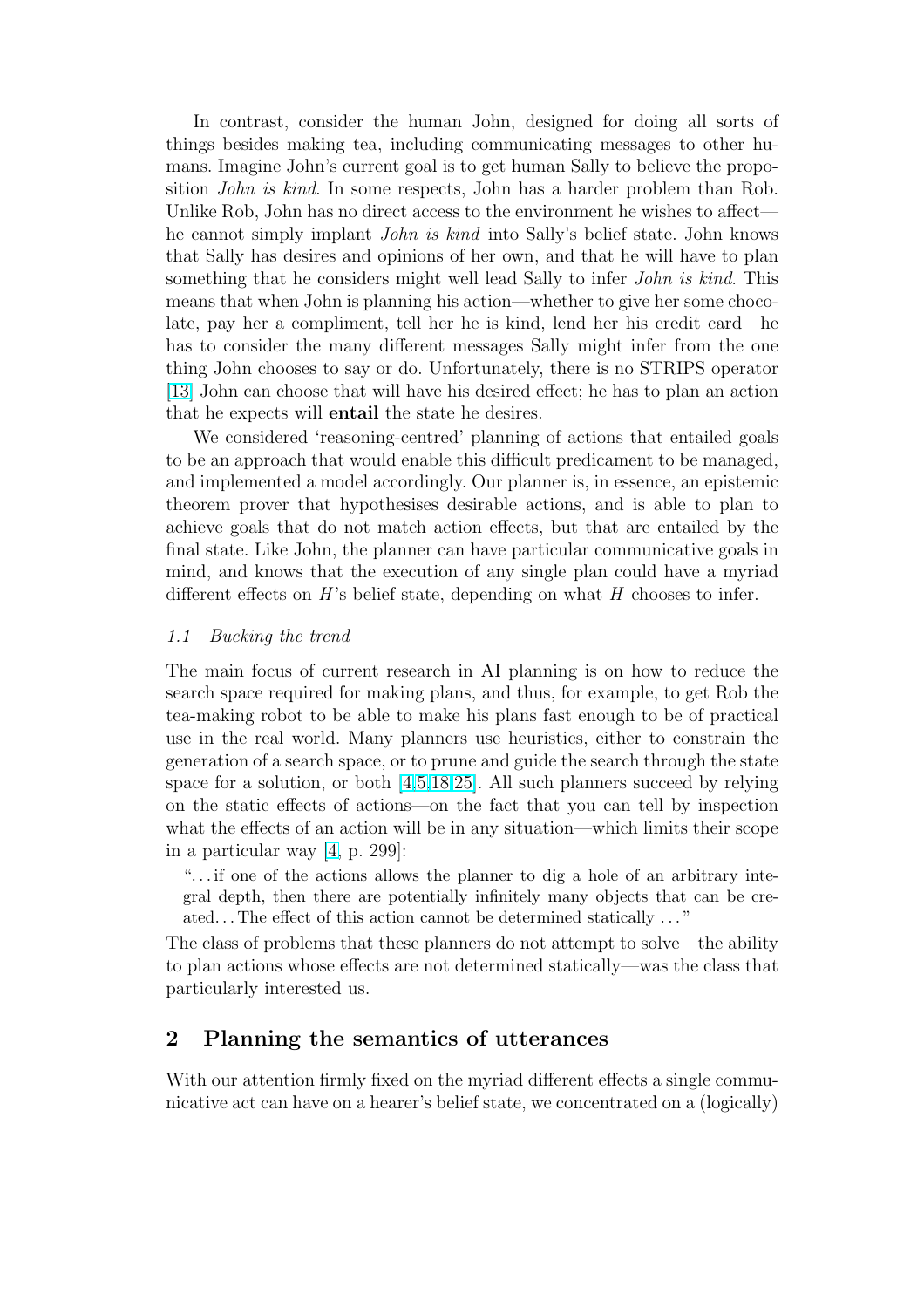very simple utterance:

"There's a/an [some object]!"

We devised situations culminating in this utterance which illustrate **sarcasm**, stating the obvious, bluffing, and lying, and developed a planner which could use these tactics. Here is a much-shortened example of a scenario from the model, which leads to the planning of an instance of sarcasm: <sup>3</sup> <sup>4</sup>

| <i>Initial state</i> | John has been bird-watching with Sally for hours, and so far,<br>they have only seen pigeons. John thinks Sally is feeling bored<br>and fed up. John has some chocolate in his bag. John thinks<br>Sally likes chocolate. John knows lots of rules about how con-<br>versation works, and what one can expect a hearer to infer<br>under given conditions. |
|----------------------|------------------------------------------------------------------------------------------------------------------------------------------------------------------------------------------------------------------------------------------------------------------------------------------------------------------------------------------------------------|
| Goal condition       | John wants to cheer Sally up.                                                                                                                                                                                                                                                                                                                              |
| <i>Solutions</i>     | John is just thinking about getting out some chocolate to give<br>her, when yet another pigeon lands in a nearby tree. John sees<br>an opportunity to make Sally laugh by means of a bit of sar-<br>casm, and so plans to say to her,                                                                                                                      |
|                      | "There's an albatross!"                                                                                                                                                                                                                                                                                                                                    |

John plans (the semantics of) his utterance, expecting that the utterance will have particular 'effects' on Sally's belief state; if John were to perform the utterance, he would not be certain that it had achieved his intention, but he would expect that it probably had. Whether John's intention would be achieved by this utterance depends on Sally having the 'right' set of beliefs (the ones John thinks she has) and making the 'right' inferences (the ones John expects her to make).

For example, if John's utterance "There's an albatross!" is to be felicitous, the following must happen. Sally must first believe that John has said something that Sally thinks John and Sally mutually believe is false. From this, she must infer that John has flouted a conversational maxim, and consequently that John has attempted to implicate a meaning which is not expressed by the semantics of "There's an albatross!". Sally must then infer that the implicature John intends is of humour. Whether or not any of this happens depends on Sally's beliefs, which John cannot observe, but about which he has beliefs. The formal version of this example contains all the necessary information about the beliefs of John and Sally in this situation for the planner: (i) to be able to plan John's utterance; and (ii) to additionally deduce whether John's utterance would be felicitous or infelicitous, if he performed it.

<sup>3</sup> The example is an English paraphrase of a task, written in the model in Prolog code.

<sup>&</sup>lt;sup>4</sup> An albatross (*Diomedea exulans*) is a huge sea-faring bird, rarely seen from the land.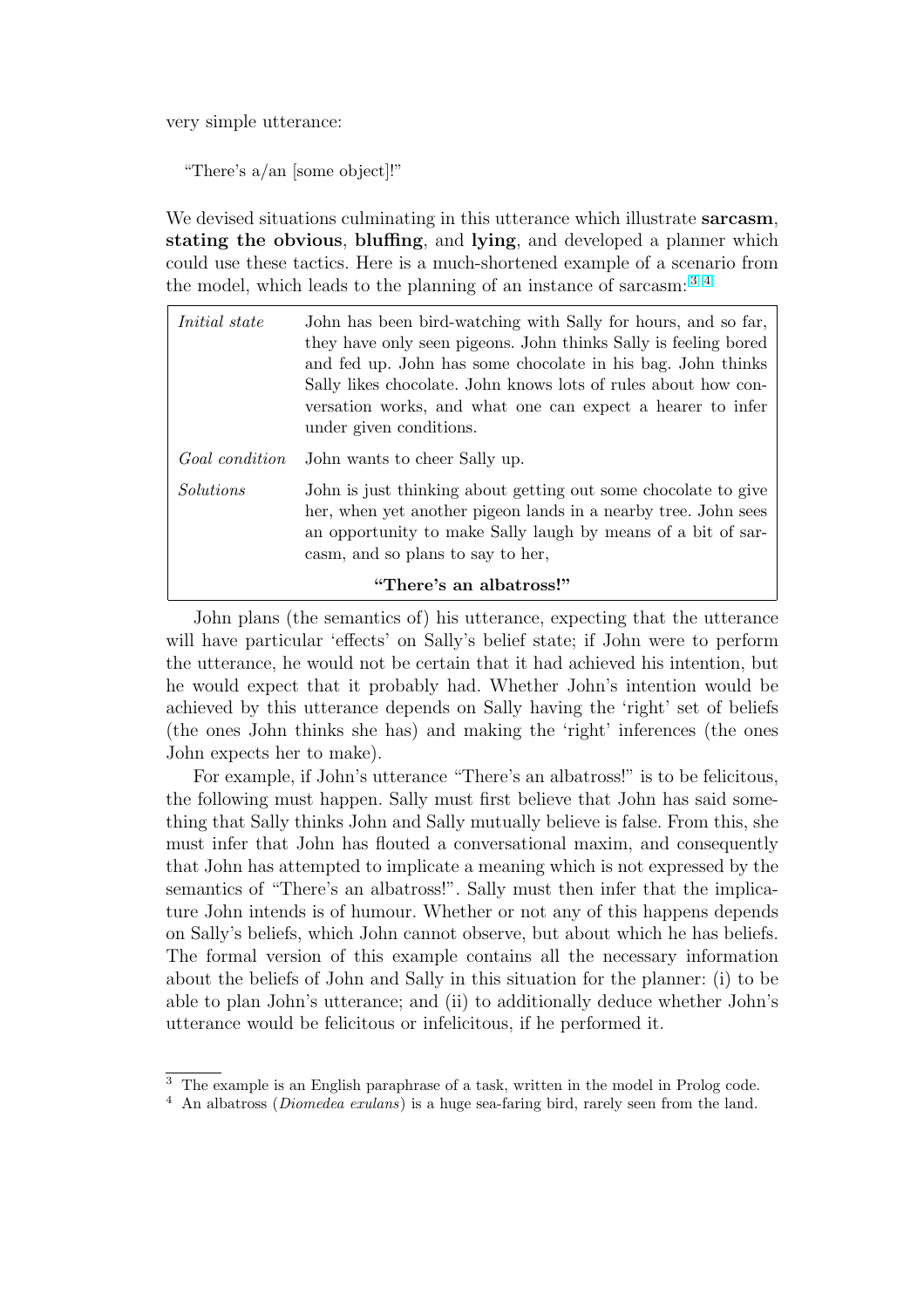#### 2.1 Linguistic motivations

Our approach to planning the semantics of utterances was to build on seminal work in speech acts [3,28] and pragmatics [29,15,21]. In contrast to the 'speech acts with STRIPS' approach  $[6,11,1,2]$ , which is fraught with well-documented difficulties [9,16,26,7,27], we aimed to develop a small set of linguistic acts that were unambiguousl[y i](#page-8-0)[den](#page-9-0)tifiable purely b[y surface](#page-9-0) linguistic form (after [7]), including 'declare', 'request', [and](#page-9-0) [perh](#page-8-0)aps others—a set of acts with negligible effects (aft[er \[27\]\), and](#page-9-0) minimal preconditions. We in fact developed a single linguistic act for all contexts.

### 2.2 Planner [des](#page-9-0)ign

The planner is essentially an epistemic theorem prover which employs some planning search. The development process we undertook is helpful in understanding the planner's design:

- A state-space search was implemented that searches backwards in hypothetical time from the goal via STRIPS operators (based on foundational work in classical planning [23,24,14,22,13]);
- A theorem prover for FOL was implemented that constructively proves conjunctions, disjunctions, implications, and negations, and employs modus ponens and unit resol[ution;](#page-9-0)
- State-space sea[rch and t](#page-9-0)heorem proving were interwoven in such a way that:
	- · not only can disjunctions, implications and negations be proved true, they can also be achieved;
	- · not only can a goal Q be **proved** true by proving  $(P \Rightarrow Q) \wedge P$ , but Q can also be **achieved** by proving  $P \Rightarrow Q$  and achieving P;
	- · a goal can be achieved by reasoning with recursive domain-specific rules—thus the planner is able to plan to 'dig holes of arbitrary depths'.
- The theorem prover was transformed into an epistemic theorem prover by incorporating a theory of knowledge and belief suitable for human reasoning about action, so agents make plans according to their beliefs about the world, including their beliefs about others' beliefs.

A goal is proved by assuming the effect of some action is true, on the grounds that the goal would be true in the situation that resulted from performing that action. Hence, a set of actions is computed that might be useful for achieving a goal by carrying out hypothetical proofs, where the hypotheses are the actions whose effects have been exploited.

Here is a simple, non-dialogue example to aid explanation. Consider the achievement of the goal  $above(e,f)$  and  $on(e,d)$ , where above is the transitive closure of on. First, it is not possible to judge whether the first goal  $above(e,f)$ is true by inspecting the current state (which contains  $on(\underline{\ } ,\underline{\ } )$ ) facts but no  $above($ --) facts), so reasoning is carried out to find out whether it is false. Secondly, in order to achieve  $above(e,f)$ , something different from an action with an  $above($ --- $)$  expression in its add list is needed. Placing e onto f, for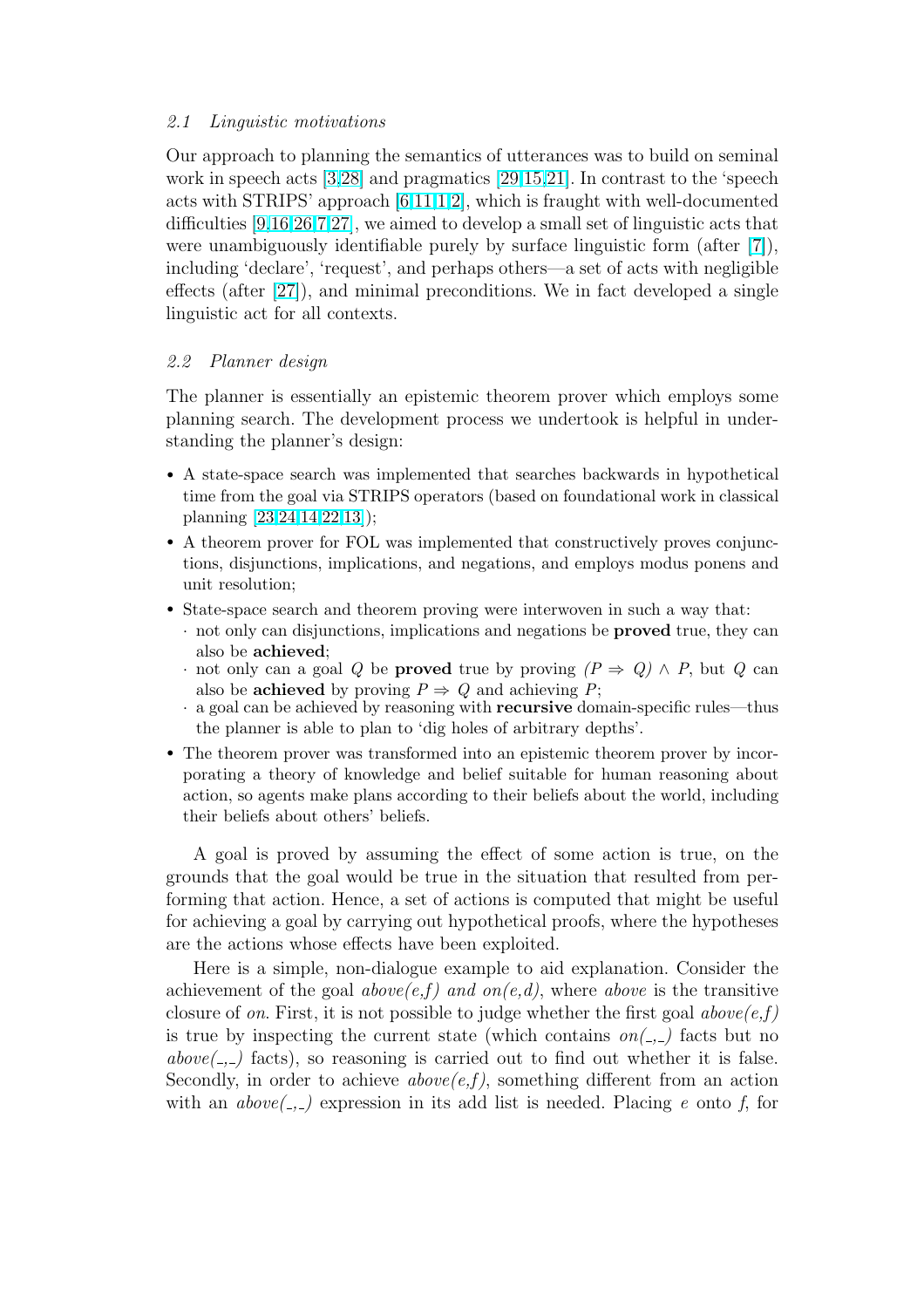example, will make  $above(e,f)$  proveable, but it will also make the achievement of  $on(e,d)$  impossible. By reasoning with rules that describe the meaning of above as the transitive closure of on, the planner hypothesises that  $on(d, f)$ might enable the proof of  $above(e,f)$  to be completed, and also knows that  $on(d,f)$  is an effect of action  $stack(d,f)$ . A proof of the preconditions of action  $stack(d,f)$  is carried out, and the process continues (with backtracking), until a solution is found.

The preference for a backwards planning search was motivated by a defining quality of the communication problem, as epitomised by utterance planning: there are too many applicable actions to make a forwards search feasible. People generally have the physical and mental capabilities to say whatever they want at any moment. This means that the answer to the question 'What can I say in the current state?' is something like 'Anything, I just have to decide what I want to say'. A backwards search is far more suitable than a forwards search under conditions like these.

With this 'reasoning-centred' design, the planner is able to plan an utterance to achieve a goal, 'knowing' that the utterance may or may not achieve the desired effects on H, and that the same utterance can have many different effects, depending on  $H$ 's belief state.

## 3 Modelling problematic conversations

In the model, utterances are planned according to Grice's Cooperative Principle [15]. Here is an extract from the CP (ibid p. 308):

#### "[Quantity]

- (i) Make your contribution as informative as is required (for the current purposes [of](#page-9-0) the exchange).
- (ii) Do not make your contribution more informative than is required. . .

#### [Quality]

- (i) Do not say what you believe to be false.
- (ii) Do not say that for which you lack adequate evidence."

Grice's maxims prescribe a standard for speaker behaviour which S can blatantly contravene ('flout'), thus signalling to  $H$  that there is an implicature to be recovered. For instance, in our 'sarcasm' scenario, John's utterance is planned using the following maxim, derived from Grice's first Quality maxim. <sup>5</sup> The first line means, 'If S addresses  $H$  by putting  $Q$  into the conversational minutes':

```
(1) minute([S], [H], Q)
       and believes(S, believes(H, mutuallybelieve(([H, S]), not(Q))))
   ==> believes(S, believes(H, griceuncoop(S, [H], Q)))
```
<sup>5</sup> The model embodies a 'deduction' model of belief [19], rather than a 'possible worlds' model [17,20]. Thus agents are not required to draw all logically possible inferences, and are therefore not required to infer an infinite number of propositions from a mutual belief.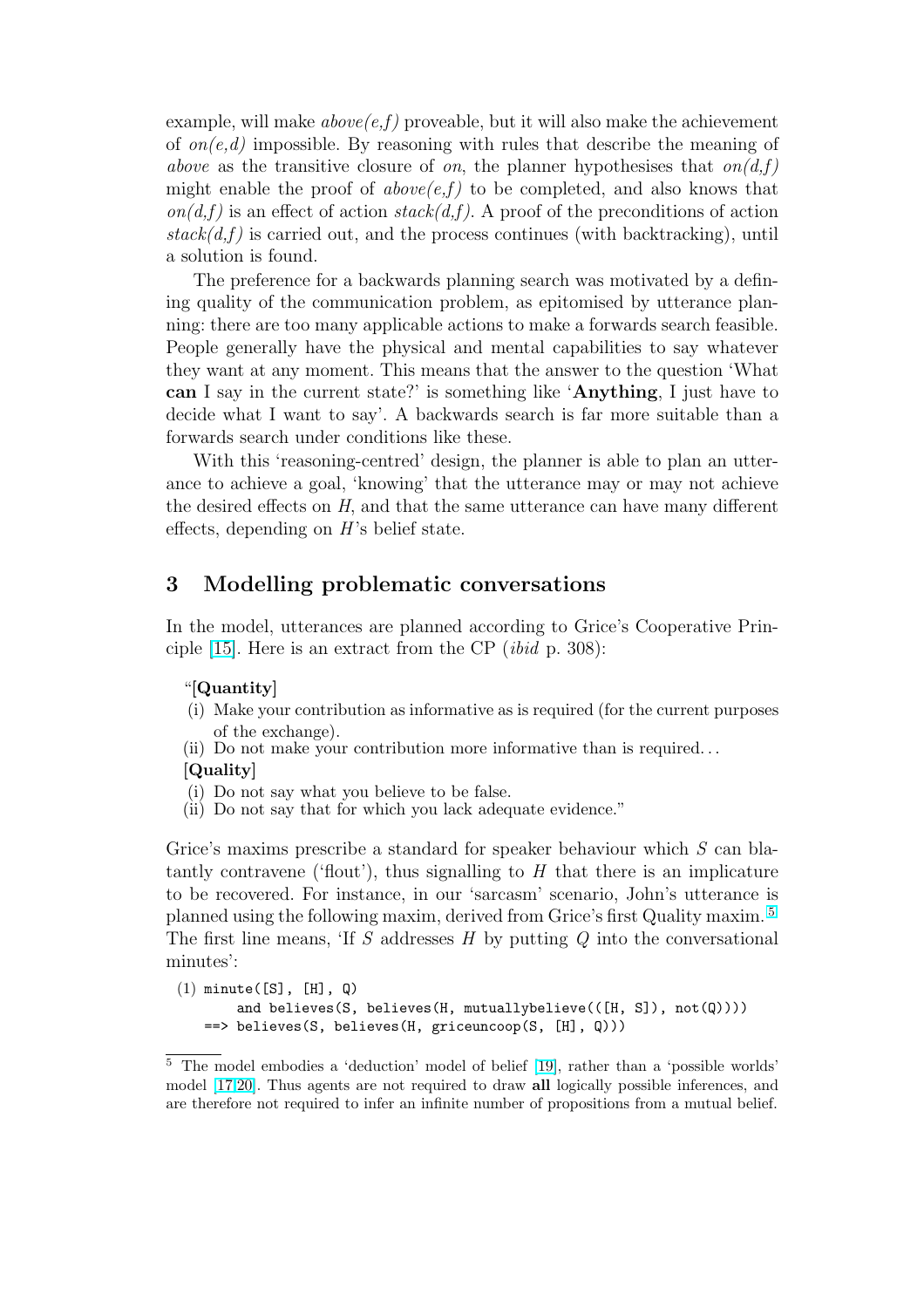Using this maxim, John reasons that he can get Sally to realise he is flouting a maxim in order to generate an implicature (that he is being 'Grice uncooperative with respect to  $Q'$ ). But what is the nature of the implicature? This is dealt with by two additional rules: (2), which describes what John thinks Sally believes about the meaning of this kind of maxim-flouting; and (3), a 'general knowledge' rule:

```
(2) believes(john,
       believes(sally,
            (griceuncoop(PERSON2, _PERSON1, Q)
             and mutuallybelieve(([sally,john]), not(Q)))
                \Rightarrow funny(PERSON2, re(Q))))
(3) believes(john,
       believes(sally,
            (funny(PERSON2, re(Q))
                ==> happy(sally))))
```
With these three rules, John can reason that saying something he thinks he and Sally mutually disbelieve will make her laugh, and thus cheer her up, thus achieving his goal. Here is a second maxim from the model, also derived from Grice's CP:

```
(4) minute([S], [H], Q)
       and believes(S, believes(H, mutuallybelieve(([H, S]), Q)))
   ==> believes(S, believes(H, griceuncoop(S, [H], Q)))
```
Using this maxim, and some additional rules, John can plan to flout Quantity maxim 2, and generate an implicature by 'stating the obvious'.

#### 3.1 Modelling deception

Grice's CP seems an excellent formalism for planning and understanding utterances, so long as everyone is committed to obeying it. We know, however, that people **violate** the CP maxims— $S$  contravenes maxims without wanting H to know. For example, lying violates Quality maxim  $(1)$ , bluffing violates Quality maxim (2) , and being economical with the truth violates Quantity maxim  $(1)$ . However, there is nothing in Grice's maxims to help H deal with the possibility that  $S$  may be trying to deceive her. Our solution is to give  $S$ and H some further maxims which legislate for the fact that speakers do not necessarily always adhere to the CP, and which enable  $S$  to plan to deceive, and H to detect intended deceptions.

### 3.1.1 Hearer violation maxims

Given that H admits the possibility that S might be trying to deceive her with his utterance, we consider that there are three strong predictors of how H's belief state will change in response to S's utterance of the proposition  $P$ :

- (5) i What is  $H$ 's view of the proposition  $P$ ?
	- ii What is  $H$ 's view concerning the goodwill of  $S$ ?
	- iii What is  $H$ 's view of the reliability of  $S$ 's testimony?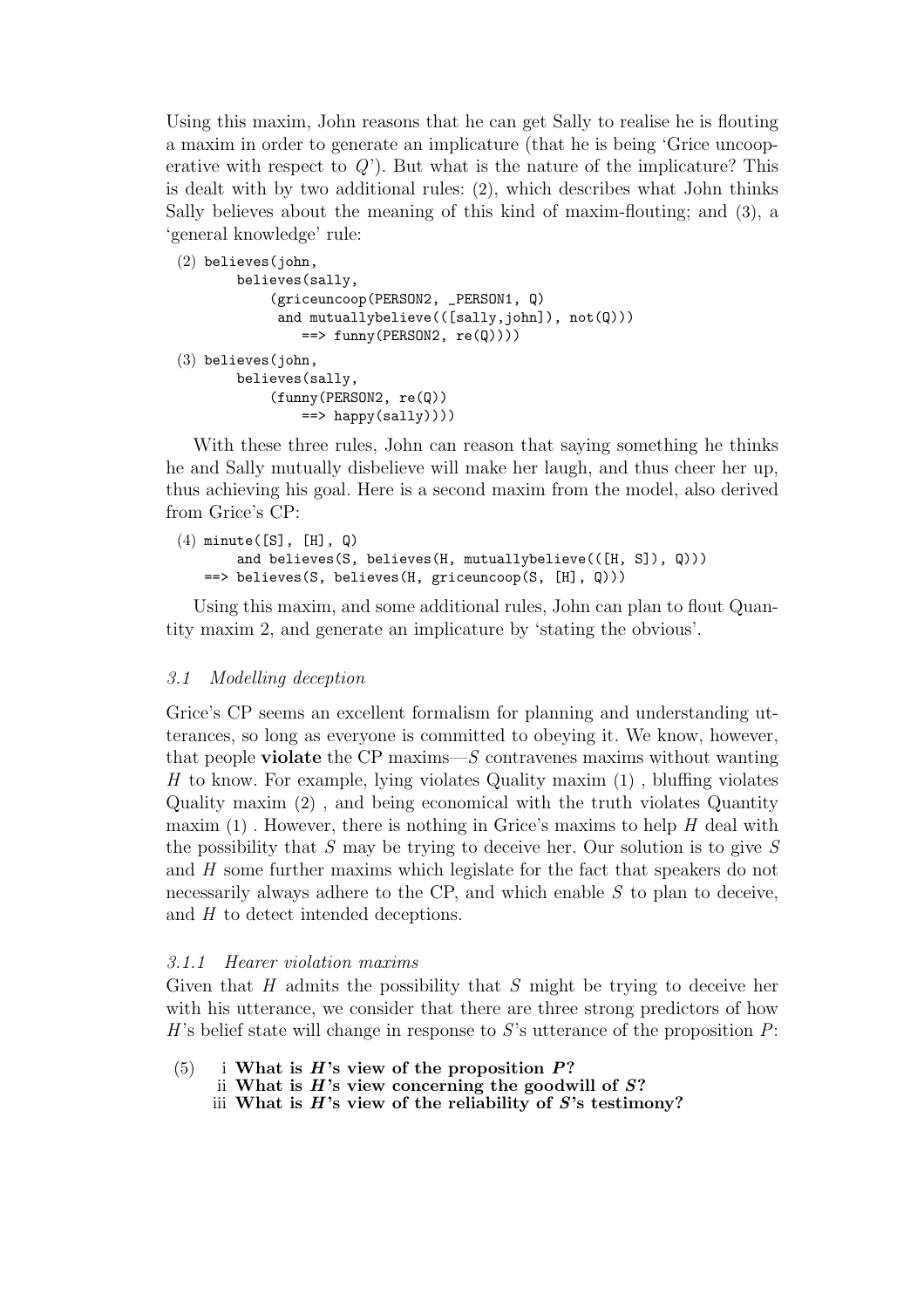Consider, for example, an attempt at bluffing: <sup>6</sup>

| <i>Initial state</i> | John has gone bird-watching with Sally. John is wearing a warm<br>coat, and he thinks that Sally looks cold. John thinks Sally will be<br>impressed by a chival rous gesture. John thinks Sally is new to bird-<br>watching, and that she is keen to learn about birds. John knows lots<br>of rules about how conversation works, and what one can expect a<br>hearer to infer under given conditions. |
|----------------------|--------------------------------------------------------------------------------------------------------------------------------------------------------------------------------------------------------------------------------------------------------------------------------------------------------------------------------------------------------------------------------------------------------|
| Goal condition       | John wants Sally to be impressed by him.                                                                                                                                                                                                                                                                                                                                                               |
| <i>Solutions</i>     | John is just thinking of offering Sally his coat to wear, when a huge<br>bird lands in a nearby tree. John isn't quite sure what species the<br>bird is, nevertheless, he decides to try and impress Sally with his<br>bird expertise, and plans to say to her,                                                                                                                                        |
| "There's a dodo!"    |                                                                                                                                                                                                                                                                                                                                                                                                        |

Let us imagine that Sally's answers to three above questions are as follows. Before John performed his utterance:

- (6) i Sally believed that the proposition  $P$  ("There's a dodo!") was false (because she knew the bird was a buzzard). Additionally, she did not believe that John thought that they mutually believed P was false.
	- ii She believed that John was well-disposed towards her.
	- iii She didn't know whether John was a reliable source of information or not.

After John has said "There's a dodo!", Sally derives the following new set of beliefs from the above set:

- (7) i' Sally still believes that the proposition P ("There's a dodo!") is false.
	- She now believes that John thinks that they mutually believe  $P$  is true.
	- ii<sup>'</sup> She still believes that John is well-disposed towards her.
	- iii' She **now** believes John is an unreliable source of information.

The mapping of belief set (6) into belief set (7) is determined in the model by a 'hearer violation (HV) maxim'. We call this maxim the 'infelicitous bluff' HV maxim. We have so far implemented eight HV maxims, however, there is clearly scope for many more permutations of all the different possible answers to (6). There are obvious additional refinements that should be made, for example, people do not normally consider others to be reliable sources of information on all subjects.

#### 3.1.2 Speaker violation maxims

If S is to succeed in his attempt to deceive  $H$ , he will have to take into account how H is going to try and detect his deception. To represent this in the model, S has his own 'speaker violation (SV) maxims', which concern the same issues as the HV maxims, but from the other side of the table, as it were. What S plans to say will depend on which answer he selects from each of these four categories:

<sup>6</sup> A dodo is a large flightless bird that is famously extinct.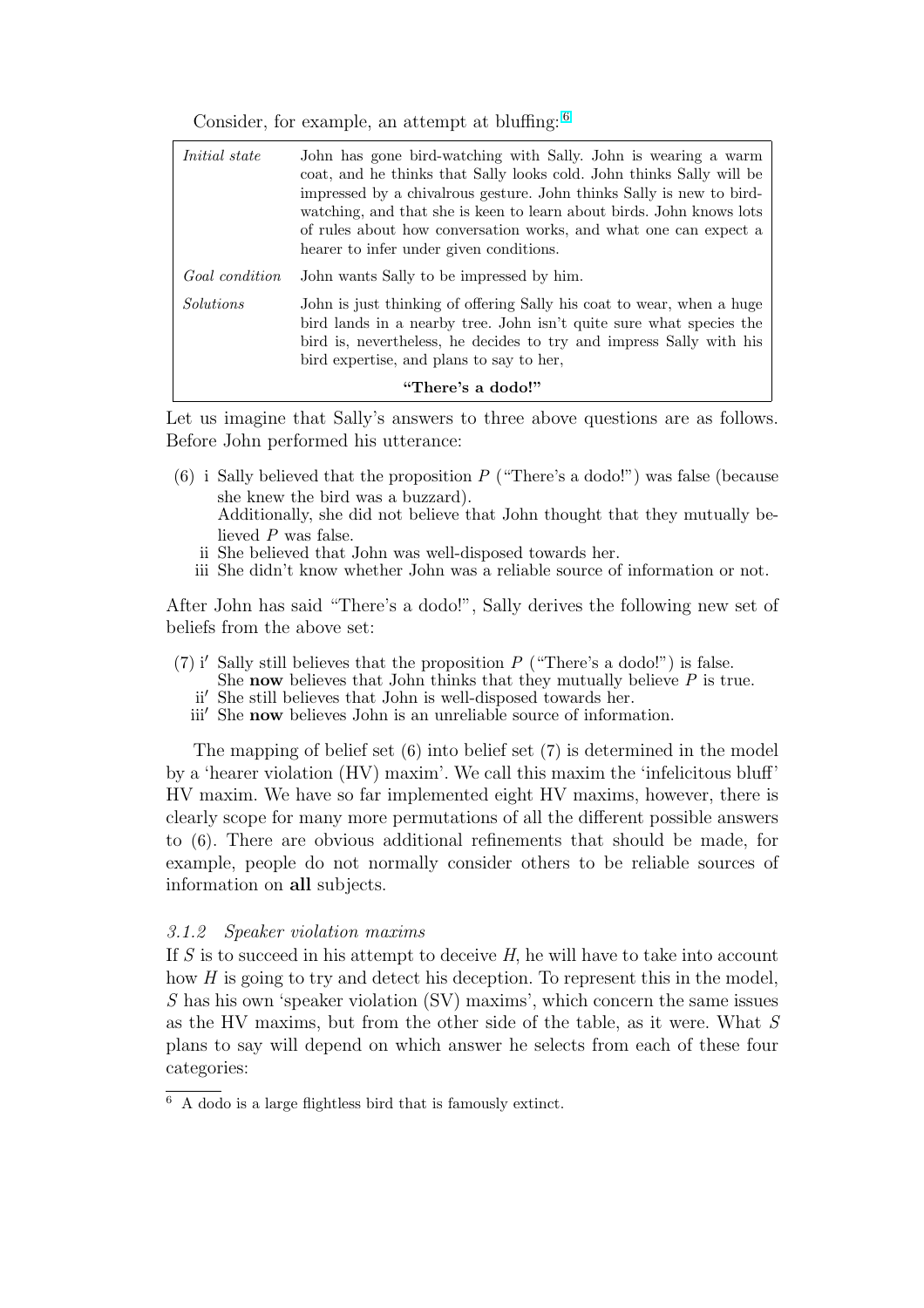(8) i What is S's view of H's view of various different propositions? ii What is  $S$ 's own view of the same propositions? iii What is  $S$ 's view of  $H$ 's view of the goodwill of  $S$ ? iv What is  $S$ 's view of  $H$ 's view of the reliability of  $S$  as a source?

Here is an example of an SV maxim from the model:

```
(9) minute([S], [H], Q)
       and believes(S, believes(H, reliable(S)))
       and believes(S, believes(H, well_disposed_towards(S, [H])))
       and believes(S, believes(H, Q or not(Q)))
   ==> believes(S, believes(H, gricecoop(S, [H], Q)))
```
Using this maxim, John can reason that Sally will believe he is being Gricecooperative, which means Sally will believe that what he is saying is true, even if John does not believe it himself. Thus John is able to plan to lie to Sally by using tactics he hopes will prevent Sally from detecting his attempt to deceive.

## 4 Epistemic theorem prover

The planner's theorem prover embodies a constructive/intuitionist logic and it proves theorems by natural deduction, chosen in preference to classical logic and its inferencing methods. The way humans do every-day inferencing is, we consider, quite different from the way inferencing is handled under classical logic. In classical logic, for example, and using our general knowledge, we judge the following formulae to be true:

- (10) Earth has one moon  $\Rightarrow$  Elvis is dead
- (11) Earth has two moons  $\Rightarrow$  Elvis is alive
- (12) Earth has two moons  $\Rightarrow$  Elvis is dead

(10) is true simply because antecedent and consequent are both true formulae. We find this truth odd, however, because of the absence of any discernible relationship between antecedent and consequent. (11) and (12) are true simply because the antecedent is false, which seems very counter-intuitive. Even more peculiarly, the following formula is provable in classical logic in all circumstances:

(13) (Earth has one moon  $\Rightarrow$  Elvis is dead) or (Elvis is dead  $\Rightarrow$  Earth has one moon)

but it feels very uncomfortable to say that it must be the case that one of these implies the other.

In order to avoid having to admit proofs like this, and to be able to do reasoning in a more human-like way, we opted for constructive logic and natural deduction. In order to prove  $P \Rightarrow Q$  by natural deduction, one must show that  $Q$  is true when  $P$  is true; if  $P$  is not true, constructive logic does not infer  $P \Rightarrow Q$ . This treatment of implication hints at a relationship between P and Q which is absent from material implication.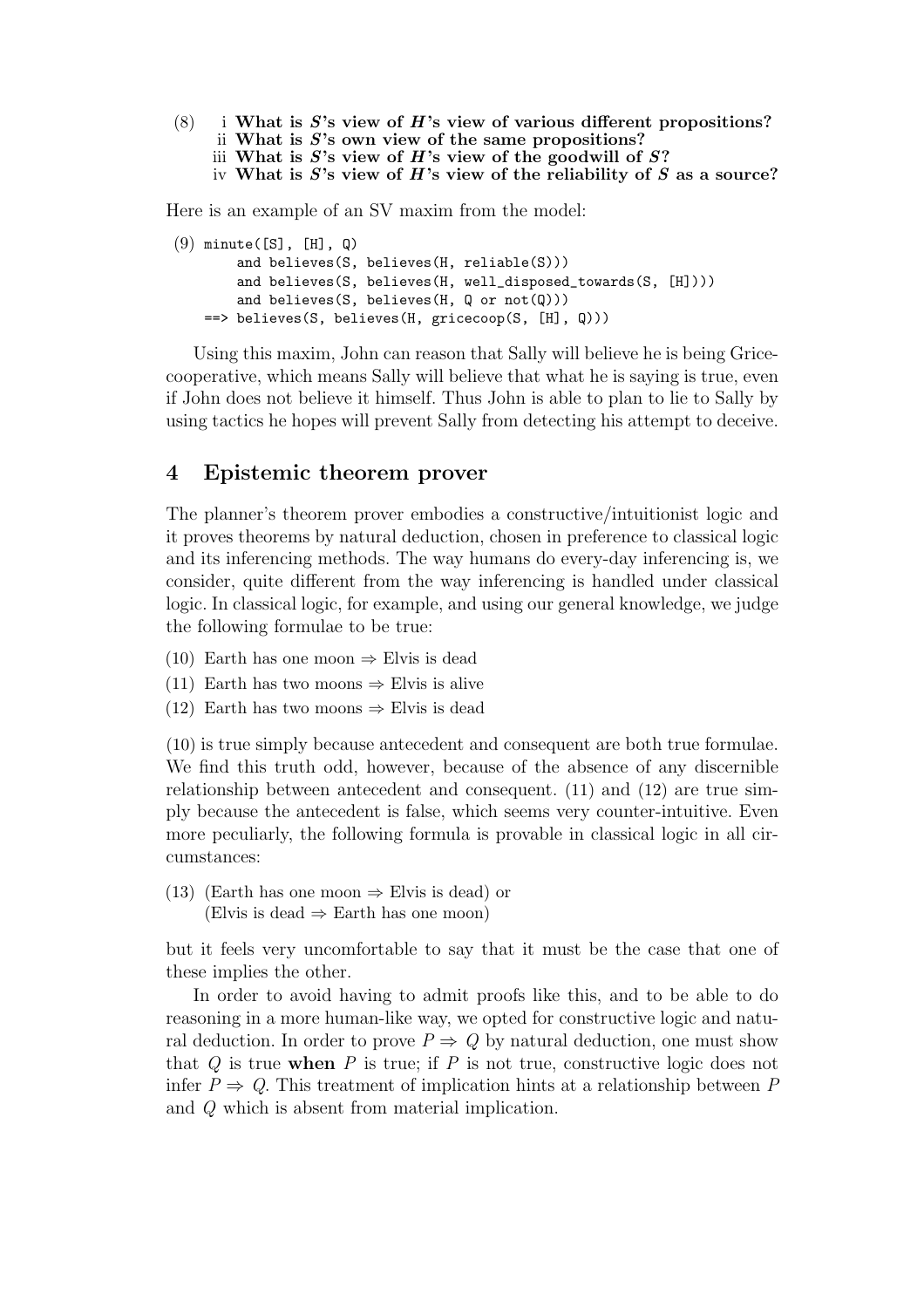#### <span id="page-8-0"></span>4.1 Constructive logic and belief

Taking a constructive view allows us to simplify our reasoning about when the hearer believes something of the form  $P \Rightarrow Q$ , and hence (because of the constructive interpretation of  $\neg P$  as  $P \Rightarrow \bot$ ) about whether she believes  $\neg P$ . We will assume that  $believes(H, P)$  means that H could infer P on the basis of her belief set, not that she already does believe  $P$ , and we will examine the relationship between believes $(H, P \Rightarrow Q)$  and believes $(H, P) \Rightarrow$  believes $(H, Q)$ .

Consider first  $believes(H, P) \Rightarrow believes(H, Q)$ . Under what circumstances could you convince yourself that this held?

For a constructive proof, you would have to assume that  $believes(H, P)$ held, and try to prove  $believes(H,Q)$ . So you would say to yourself 'Suppose I were  $H$ , and I believed  $P$ . Would I believe  $Q$ ?' The obvious way to answer this would be to try to prove  $Q$ , using what you believe to be  $H$ 's rules of inference. If you could do this, you could assume that  $H$  could construct a proof of  $P \Rightarrow Q$ , and hence it would be reasonable to conclude *believes*( $H, P \Rightarrow Q$ ).

Suppose, on the other hand, that you believed *believes*( $H, P \Rightarrow Q$ ), and that you also believed *believes*( $H, P$ ). This would mean that you thought that H had both  $P \Rightarrow Q$  and P available to her. But if you had these two available to you, you would be able to infer  $Q$ , so since  $H$  is very similar to you she should also be able to infer Q. So from believes(H,  $P \Rightarrow Q$ ) and believes(H, P) we can infer believes(H, Q), or in other words (believes(H,  $P \Rightarrow Q$ ))  $\Rightarrow$  $(believes(H, P) \Rightarrow believes(H, Q)).$ 

We thus see that if we take  $believes(H, P)$  to mean 'If I were H I would be able to prove P', then  $(believes(H, P \Rightarrow Q))$  and  $(believes(H, P) \Rightarrow$ believes  $(H, Q)$  are equivalent. This has considerable advantages in terms of theorem proving, since it means that much of the time we can do our reasoning by switching to the believer's point of view and doing perfectly ordinary firstorder reasoning. If, in addition, we treat  $\neg P$  as a shorthand for  $P \Rightarrow \bot$ , we see that  $believes(H, \neg P)$  is equivalent to  $believes(H, P) \Rightarrow believes(H, \bot)$ . If we take the further step of assuming that nobody believes  $\perp$ , we can see that believes $(H, \neg P) \Rightarrow \neg believes(H, P)$  (though not  $\neg believes(H, P) \Rightarrow$ believes  $(H, \neg P)$ . We cannot, however, always assume that everyone's beliefs are consistent, so we may not always want to take this further step (note that in possible worlds treatments, we are forced to assume that everyone's beliefs are consistent), but it is useful to be able to use it as a default rule, particularly once we understand the assumptions that lie behind it.

#### References

- [1] Allen, J. F. and C. R. Perrault, Analyzing intention in utterances (1980), AI 15: 143–78.
- [2] Appelt, D. E., Planning English referring expressions (1985), AI 26: 1–33.
- [3] Austin, J. L., How to do things with words (1962), Oxford: OUP, 2nd edition.
- [4] Blum, A. L. and M. L. Furst, Fast planning through planning graph analysis (1995), in Proc. 14th IJCAI, pp. 1636–1642.